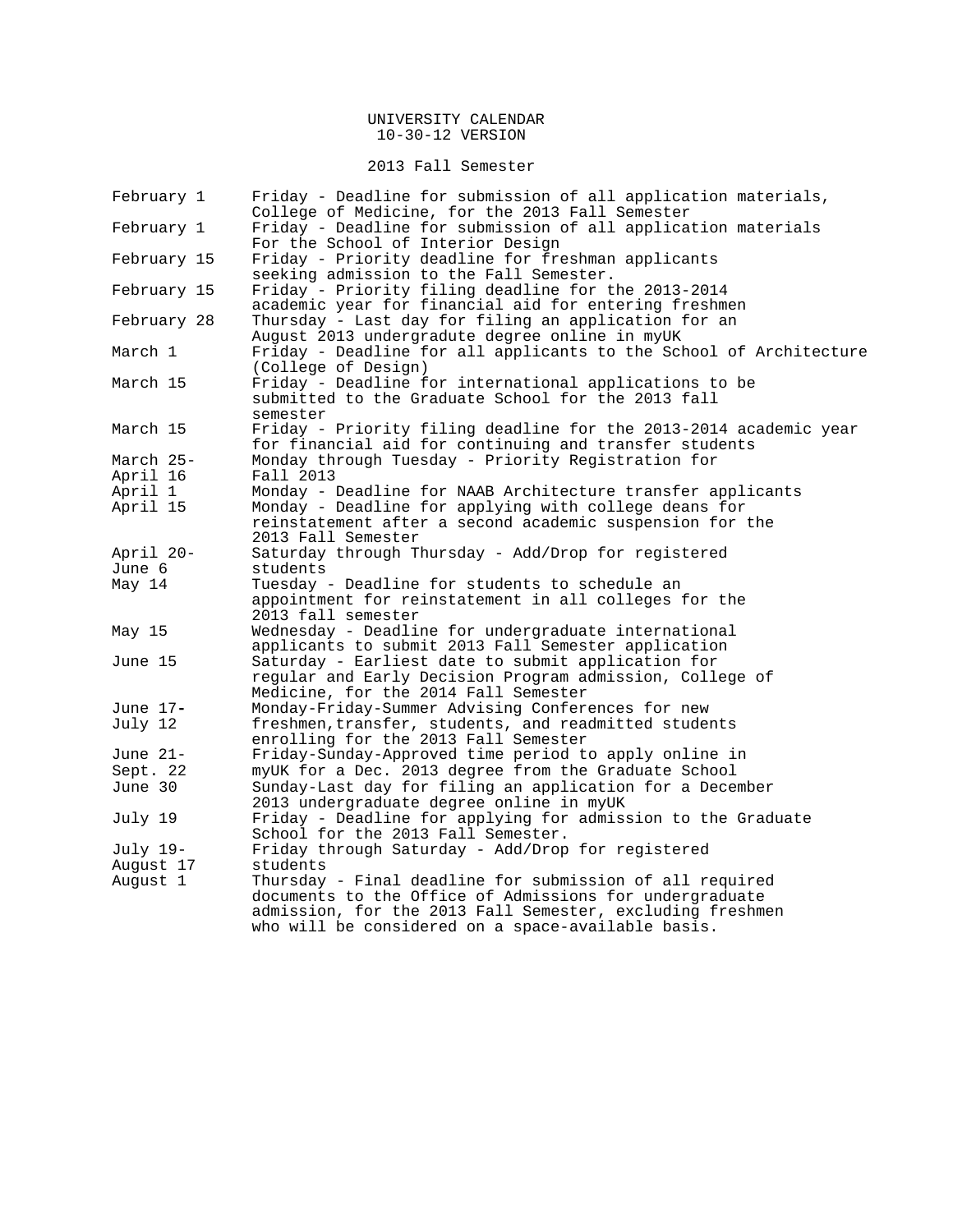2013 Fall Semester

| August 1     | Thursday - Deadline for application for Early Decision<br>Program, College of Medicine, for the 2014 Fall Semester                                                                                                                                                                                                                                                                                                      |
|--------------|-------------------------------------------------------------------------------------------------------------------------------------------------------------------------------------------------------------------------------------------------------------------------------------------------------------------------------------------------------------------------------------------------------------------------|
| August 7     | Wednesday - Last day for students in the Employee<br>Educational Program registered through August 7 to submit<br>EEP form to Human Resource Services to confirm 2013 Fall                                                                                                                                                                                                                                              |
| August 15    | Semester registration and tuition waiver<br>Thursday - Deadline for international applications to be<br>submitted to the Graduate School for the 2014 spring<br>semester                                                                                                                                                                                                                                                |
| August 20-26 | Tuesday through Monday - Fall registration for<br>students who entered the University in either the 2013<br>Four-Week Intersession or Eight-Week Summer Session                                                                                                                                                                                                                                                         |
| August 20-26 | Tuesday through Monday - Registration for new program<br>graduate students                                                                                                                                                                                                                                                                                                                                              |
| August 22    | Thursday - Payment deadline of registration fees and/or<br>housing and dining fees-if total amount due is not paid<br>as indicated on account statement, a late payment fee of<br>1.25% of the amount past due will be assessed August 22-<br>26 Thursday through Monday - Fall registration for new<br>post-baccalaureate students admitted for the First Summer<br>Second Summer Session or Fall Semester<br>Session, |
| August 23    | Friday - Advising Conference and Registration for new<br>international students                                                                                                                                                                                                                                                                                                                                         |
| August 23-31 | Friday through Saturday - K week for all new<br>undergraduate students                                                                                                                                                                                                                                                                                                                                                  |
| August 26    | Monday - Advising Conference and Registration for new<br>freshmen and transfer students including registration for<br>Evening and Weekend                                                                                                                                                                                                                                                                               |
| August 26-27 | Monday - Tuesday - Opening-of-term add/drop for<br>registered students                                                                                                                                                                                                                                                                                                                                                  |
| August 27    | Tuesday - Advising Conference and Registration for<br>readmission, and non-degree students including Evening and<br>Weekend                                                                                                                                                                                                                                                                                             |
| August 27    | Tuesday - Last day a student may officially drop a course or<br>cancel registration with the University Registrar for a full<br>refund of fees                                                                                                                                                                                                                                                                          |
| August 28    | Wednesday - First day of classes                                                                                                                                                                                                                                                                                                                                                                                        |
| August 28-   | Wednesday through Wednesday - Late registration for                                                                                                                                                                                                                                                                                                                                                                     |
| Sept. 4      | returning students who did not priority register and new<br>applicants cleared late for admission. A late fee is<br>assessed students who register during this time period                                                                                                                                                                                                                                              |
| September 2  | Monday - Labor Day - Academic Holiday                                                                                                                                                                                                                                                                                                                                                                                   |
| Sept. 4      | Wednesday - Last day to add a class for the 2013 Fall Semester                                                                                                                                                                                                                                                                                                                                                          |
| Sept. 4      | Wednesday - Last day to officially withdraw from the<br>University or reduce course load and receive an 80<br>percent refund                                                                                                                                                                                                                                                                                            |
| Sept. 4      | Wednesday - Last day for students in the Employee                                                                                                                                                                                                                                                                                                                                                                       |
|              | Educational Program who registered and/or changed                                                                                                                                                                                                                                                                                                                                                                       |
|              | schedules after August 7 to submit EEP form to Human                                                                                                                                                                                                                                                                                                                                                                    |
|              | Resource Services to confirm 2013 Fall Semester<br>registration and tuition waiver                                                                                                                                                                                                                                                                                                                                      |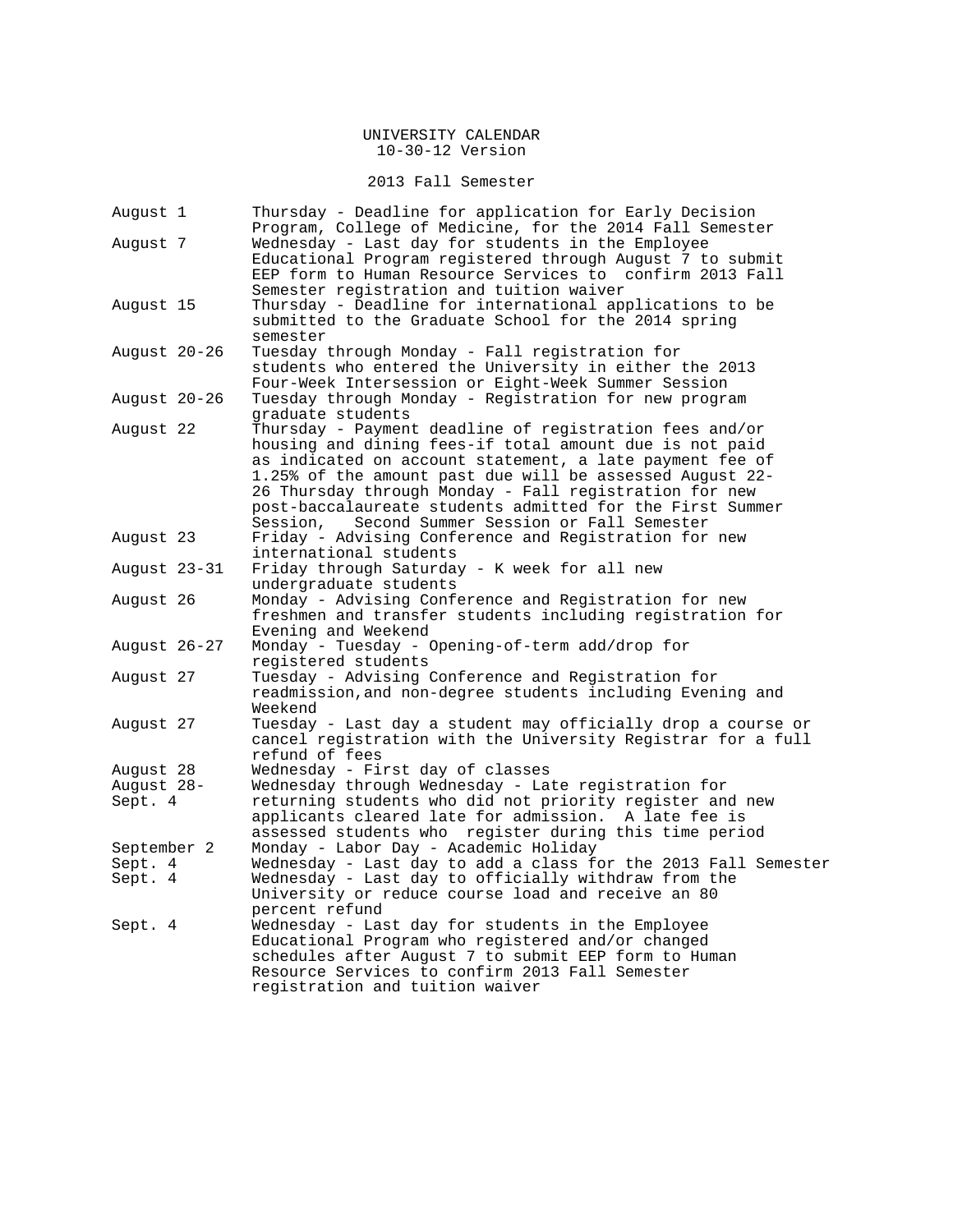# 2013 Fall Semester

| September 18 | Wednesday - Last day to drop a course without it                                                  |  |  |  |  |  |  |
|--------------|---------------------------------------------------------------------------------------------------|--|--|--|--|--|--|
| September 18 | appearing on the student's transcript<br>Wednesday - Last day to change grading option (pass/fail |  |  |  |  |  |  |
|              | to letter grade or letter grade to pass/fail; credit to                                           |  |  |  |  |  |  |
|              |                                                                                                   |  |  |  |  |  |  |
|              | audit or audit to credit)                                                                         |  |  |  |  |  |  |
| September 20 | Friday - Last day to submit Application for Degree                                                |  |  |  |  |  |  |
|              | (graduate students) to a receive a December (Fall) 2013                                           |  |  |  |  |  |  |
|              | The Application for Degree is valid for the term<br>degree.                                       |  |  |  |  |  |  |
|              | of the request. To apply online go to my UK, myRecords,                                           |  |  |  |  |  |  |
|              | and then Apply for a Degree                                                                       |  |  |  |  |  |  |
| September 20 | Friday - Last day for doctoral candidates for a December                                          |  |  |  |  |  |  |
|              | degree to submit a Notification of Intent to schedule a                                           |  |  |  |  |  |  |
|              | final examination in The Graduate School                                                          |  |  |  |  |  |  |
| September 25 | Wednesday - Last day to officially withdraw from the                                              |  |  |  |  |  |  |
|              | University or reduce course load and receive a 50 percent                                         |  |  |  |  |  |  |
|              | refund                                                                                            |  |  |  |  |  |  |
| September 26 | Thursday - Deadline for submission of application and all                                         |  |  |  |  |  |  |
|              | required documents to the Office of Undergraduate                                                 |  |  |  |  |  |  |
|              | Admission and University Registrar for change of                                                  |  |  |  |  |  |  |
|              | residency status for 2013 Fall Semester                                                           |  |  |  |  |  |  |
| October 7-   | Monday through Wednesday - Students are prohibited from                                           |  |  |  |  |  |  |
| November 27  | changing academic majors                                                                          |  |  |  |  |  |  |
| October 14-  | Monday through Friday - Midterm grading window is open.                                           |  |  |  |  |  |  |
| October 25   | The mid-term grading window will close at midnight on<br>Oct. 25                                  |  |  |  |  |  |  |
| October 15   | Tuesday - Deadline for submission of application and all                                          |  |  |  |  |  |  |
|              | required documents to the Office of Admissions for                                                |  |  |  |  |  |  |
|              | undergraduate applicants planning to attend November                                              |  |  |  |  |  |  |
|              | Advising Conference (including registration for spring                                            |  |  |  |  |  |  |
|              | classes)                                                                                          |  |  |  |  |  |  |
| October 21   | Monday - Midterm of 2013 Fall Semester                                                            |  |  |  |  |  |  |
| November 1   | Friday - Deadline for completed AMCAS application,                                                |  |  |  |  |  |  |
|              | College of Medicine, for the 2014 Fall Semester                                                   |  |  |  |  |  |  |
| Nov. $4-$    | Monday through Tuesday - Priority registration for the                                            |  |  |  |  |  |  |
| November 26  | 2014 Spring Semester                                                                              |  |  |  |  |  |  |
| November 8   | Friday - Last day to withdraw from the University or                                              |  |  |  |  |  |  |
|              | reduce course load. Students can withdraw or reduce                                               |  |  |  |  |  |  |
|              | course load after this date only for urgent non-academic                                          |  |  |  |  |  |  |
|              | reasons                                                                                           |  |  |  |  |  |  |
| November 21  | Thursday- Last day for candidates for a December degree                                           |  |  |  |  |  |  |
|              | to schedule a final examination in the Graduate School                                            |  |  |  |  |  |  |
| November 22  | Friday - 2014 Spring Semester Advising Conference for new                                         |  |  |  |  |  |  |
|              | and readmitted undergraduate students                                                             |  |  |  |  |  |  |
|              | November 27-30 Wednesday through Saturday - Thanksgiving - Academic                               |  |  |  |  |  |  |
|              | Holidays                                                                                          |  |  |  |  |  |  |
|              |                                                                                                   |  |  |  |  |  |  |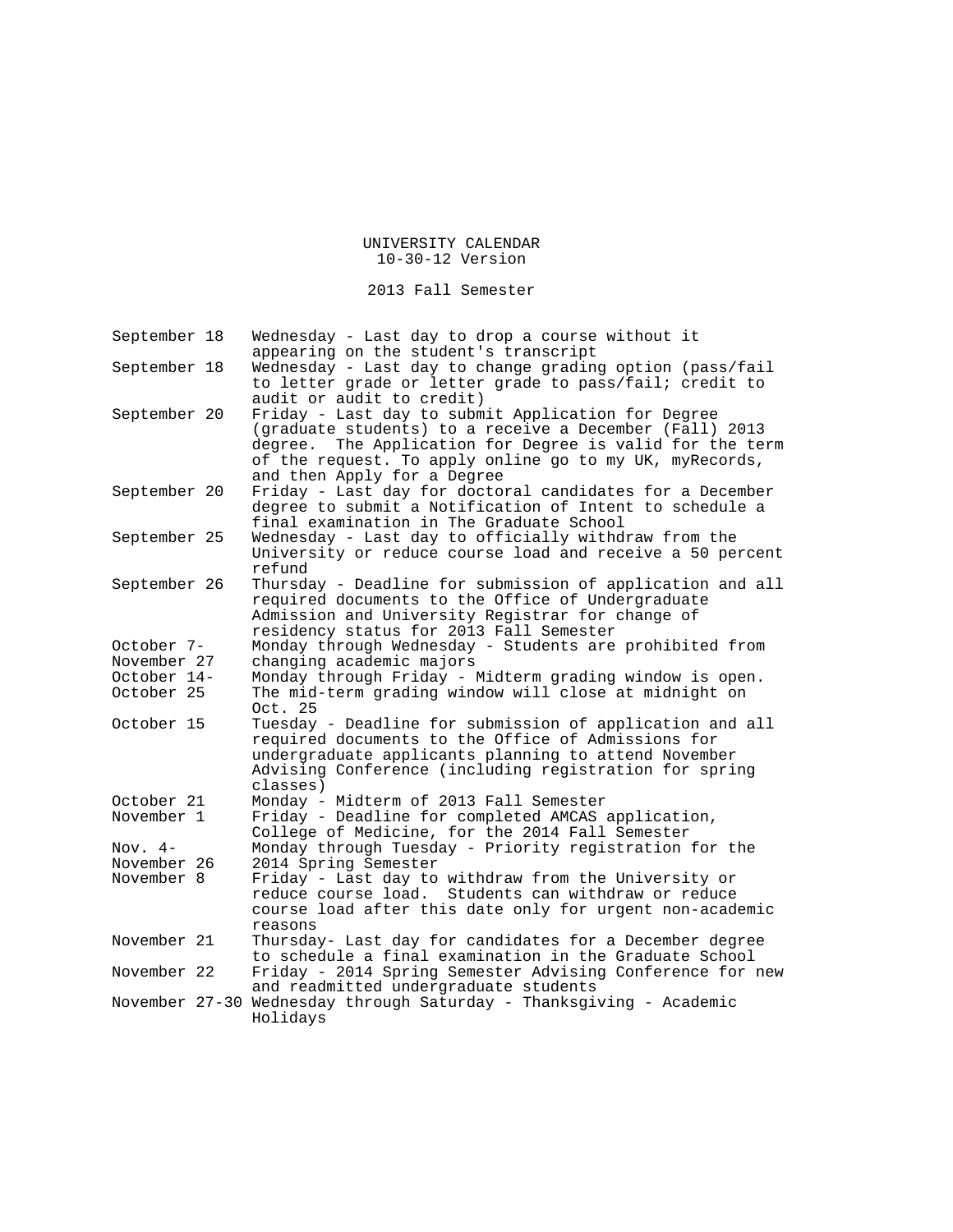2013 Fall Semester

| November 29    | Thursday - Application deadline for undergraduate                                                                                                                               |
|----------------|---------------------------------------------------------------------------------------------------------------------------------------------------------------------------------|
|                | admission to the Spring 2014 term                                                                                                                                               |
| November 30    | Saturday-Last day for filing an application for a May<br>2014 undergraduate degree online in myUK                                                                               |
| December 1     | Sunday - Deadline for submission of application and<br>receipt of all materials for admission, readmission or<br>transfer to the College of Law for the 2014 Spring<br>Semester |
| Dec. $4-$      | Wednesday through Friday - Add/Drop for registered                                                                                                                              |
| December 20    | students for the 2014 Spring Semester                                                                                                                                           |
| Dec. 5         | Thursday - Last day for candidates for a December                                                                                                                               |
|                | graduate degree to sit for a final examination                                                                                                                                  |
| December 9     | Monday - Deadline for applying for admission to the Graduate<br>School for the 2014 Spring Semester.                                                                            |
| December 9-    | Monday through Monday - Final grading window is open.<br>The                                                                                                                    |
| December 23    | final deadline for submission of grades online in the<br>grading portal is midnight, Dec. 23                                                                                    |
| December 11    | Wednesday - Last day for students in the Employee                                                                                                                               |
|                | Educational Program registered through December 11 to                                                                                                                           |
|                | submit EEP form to Human Resource Services to confirm                                                                                                                           |
|                | 2014 Spring Semester registration and tuition waiver                                                                                                                            |
| December 13    | Friday - Last day of classes                                                                                                                                                    |
| December 16-20 | Monday through Friday - Final Examinations                                                                                                                                      |
| December 20    | Friday - Last day for candidates for a December degree to                                                                                                                       |
|                | submit a thesis/dissertation to The Graduate School                                                                                                                             |
| December 20    | Friday - End of 2013 Fall Semester                                                                                                                                              |
| December 20    | Friday -- December Commencement                                                                                                                                                 |

SUMMARY OF TEACHING DAYS, FALL SEMESTER 2013

|                    | Mon. | Tues. | Wed.    | Thurs. | Fri. | Sat. | Teaching Days |    |  |
|--------------------|------|-------|---------|--------|------|------|---------------|----|--|
| August             |      |       |         |        |      |      | August        |    |  |
| September          |      |       | 4       |        |      |      | September 24  |    |  |
| October            |      | 5     | 5       |        |      | 4    | October       | 27 |  |
| November           |      |       |         |        |      | 4    | November      | 22 |  |
| December<br>Totals | 14   | 15    | 2<br>15 | 15     | 15   | 14   | December      | 88 |  |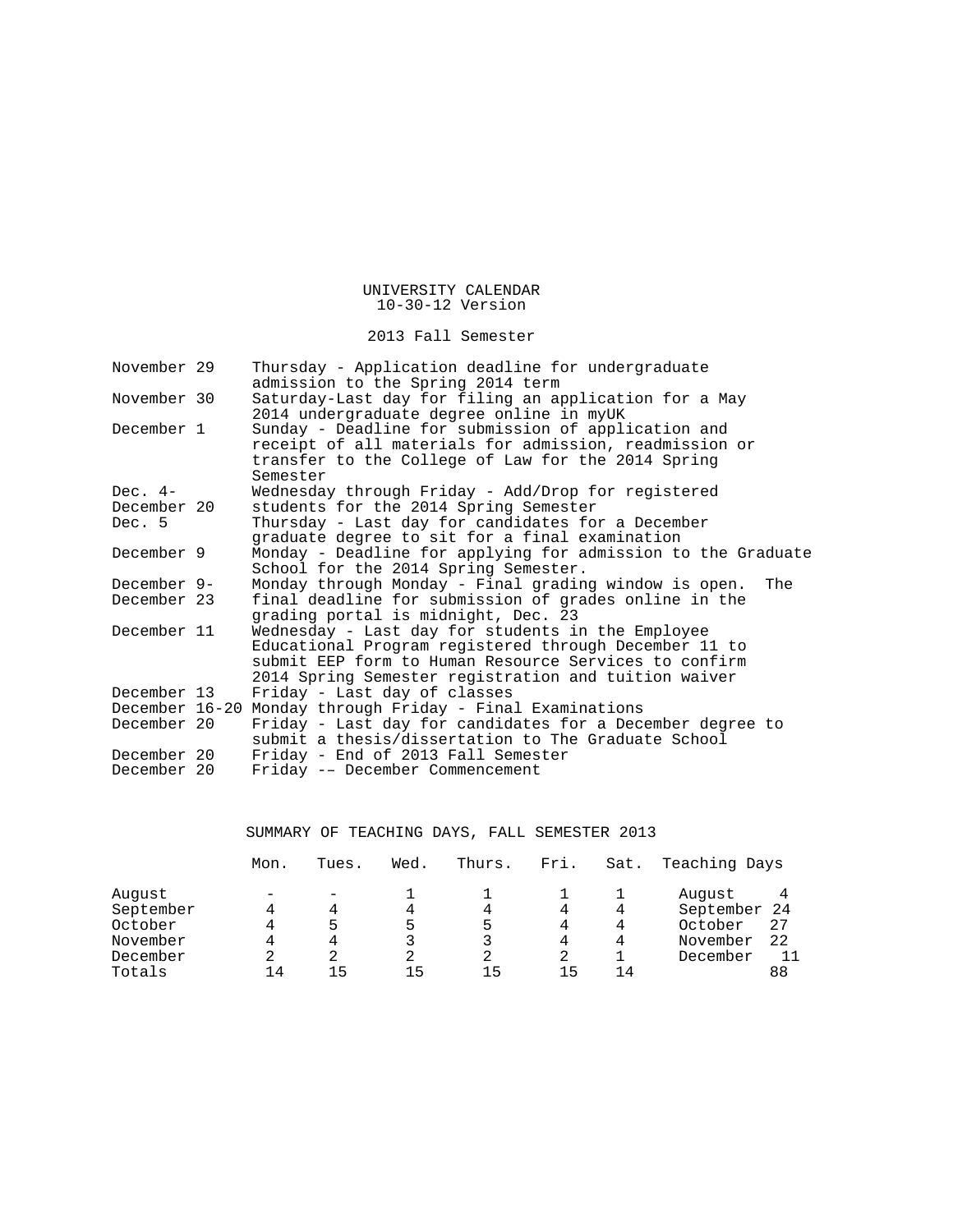### 2014 Spring Semester

| February 15  | Friday - Priority filing deadline for the 2013-2014              |
|--------------|------------------------------------------------------------------|
| 2013         | academic year for financial aid for entering freshman            |
| March 15     | Friday - Priority filing deadline for the 2013-2014              |
| 2013         | academic year for financial aid for continuing and               |
|              | transfer students                                                |
| August 15    | Thursday - Deadline for international applications to be         |
| 2013         | submitted to The Graduate School for the 2014 Spring             |
|              | Semester                                                         |
| September 15 | Sunday - Deadline for applying with college deans for            |
| 2013         | reinstatement after a second academic suspension for the         |
|              | 2014 Spring Semester                                             |
|              | September 23- Monday-Thurs.-Approved time period to apply online |
| Feb. 20      | in myUK for a May 2014 degree from the Graduate School           |
|              |                                                                  |
| October 1    | Tuesday - Deadline for students to schedule an                   |
| 2013         | appointment for reinstatement in all colleges for the            |
|              | 2014 spring semester                                             |
| October 15   | Tuesday - Deadline for submission of application and all         |
| 2013         | required documents to the Office of Admissions for               |
|              | undergraduate applicants planning to attend November             |
|              | Advising Conference (including registration for spring           |
|              | classes)                                                         |
| October 15   | Tuesday - Deadline for undergraduate international               |
| 2013         | applicants to submit 2014 Spring Semester application            |
| November 22  | Friday - 2014 Spring Semester Advising Conference for            |
| 2013         | new and readmitted undergraduate students                        |
| November 30  | Saturday - Last day for filing an application for a May          |
| 2013         | 2014 undergraduate degree online in myUK                         |
| December 1   | Sunday - Final deadline for submission of application            |
| 2013         | and all required documents to the Office of Undergraduate        |
|              | Admission and University Registrar for the 2014 Spring           |
|              | Semester.                                                        |
| December 4-  | Wednesday through Friday - Add/Drop for registered               |
| December 20  | students for the 2014 Spring Semester                            |
| 2013         |                                                                  |
| December 9   | Monday - Deadline for applying for admission to the Graduate     |
| 2013         | School for the 2014 Spring Semester.                             |
| December 11  | Wednesday - Last day for students in the Employee                |
| 2013         | Educational Program registered through December 11 to            |
|              | submit EEP form to Human Resource Services to confirm            |
|              | 2014 Spring Semester registration and tuition waiver             |
| January 8-11 | Wednesday through Saturday - Add/Drop for registered             |
|              | students                                                         |
| January 8-13 | Wednesday through Monday - Registration for new program          |
|              | graduate students                                                |
|              |                                                                  |
| January 9-13 | Thursday through Monday - Registration for new post-             |
|              | baccalaureate students                                           |
| January 10   | Friday - International Student Advising Conference               |
| January 13   | Monday - Advising Conference and Registration for new            |
|              | freshmen and transfer students including registration for        |
|              | Evening and Weekend                                              |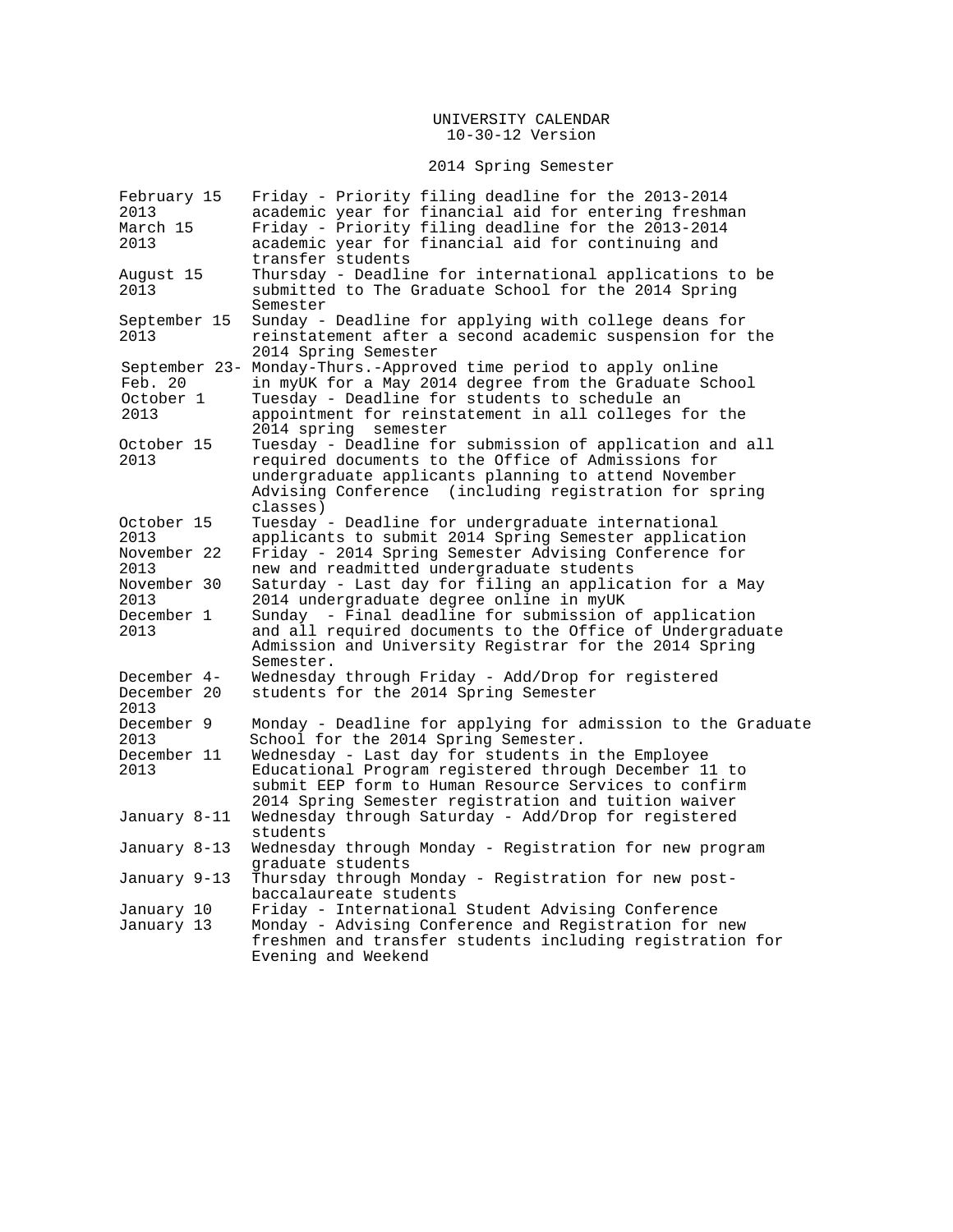#### UNIVERSITY CALENDAR 10-30-12

2014 Spring Semester

|                          | January 13-14 Monday and Tuesday - Opening-of-term add/drop for<br>registered students                                                                                                                                                                                                |
|--------------------------|---------------------------------------------------------------------------------------------------------------------------------------------------------------------------------------------------------------------------------------------------------------------------------------|
| January 14               | Tuesday - Advising conference and Registration for<br>readmission and non-degree students including                                                                                                                                                                                   |
| January 14               | registration for Evening and Weekend<br>Tuesday - Last day a student may officially drop a course<br>or cancel registration with the University Registrar for<br>a full refund of fees                                                                                                |
| January 15               | Wednesday - First day of classes                                                                                                                                                                                                                                                      |
| January 15-22            | Wednesday through Wednesday - Late registration for<br>returning students who did not priority register and new<br>applicants cleared late for admission. A late fee is<br>assessed students who register during this time period                                                     |
| January 20<br>January 21 | Monday - Martin Luther King Birthday - Academic Holiday<br>Tuesday - Deadline for submission of all application<br>materials, College of Medicine, for the Fall 2014<br>Semester                                                                                                      |
| January 22               | Wednesday - Last day to add a class for the 2014 Spring<br>Semester                                                                                                                                                                                                                   |
| January 22               | Wednesday - Last day to officially withdraw from the<br>University or reduce course load and receive an 80<br>percent refund                                                                                                                                                          |
| January 22               | Wednesday - Last day for students in the Employee<br>Educational Program who registered and/or changed<br>schedules after December 11 to submit EEP form to Human<br>Resource Services to confirm 2014 Spring Semester                                                                |
| January 22               | registration and tuition waiver<br>Wednesday - Payment deadline of registration fees and/or<br>housing and dining fees Wednesday -if total amount due is<br>not paid as indicated on the account statement, a late<br>payment fee of 1.25% of the amount past due will be<br>assessed |
| February 1               | Saturday - Preferred deadline for submitting application<br>for admission to the College of Dentistry for the 2014<br>Fall Semester                                                                                                                                                   |
| February 5               | Wednesday - Last day to drop a course without it<br>appearing on the student's transcript                                                                                                                                                                                             |
| February 5               | Wednesday - Last day to change grading option (pass/fail<br>to letter grade or letter grade to pass/fail; credit to<br>audit or audit to credit)                                                                                                                                      |
| February 12              | Wednesday - Last day to officially withdraw from the<br>University or reduce course load and receive a 50 percent<br>refund                                                                                                                                                           |
| February 13              | Thursday - Deadline for submission of application and all<br>required documents to the Office of Undergraduate<br>Admissions and University Registrar for change of<br>residency status for 2014 Spring Semester                                                                      |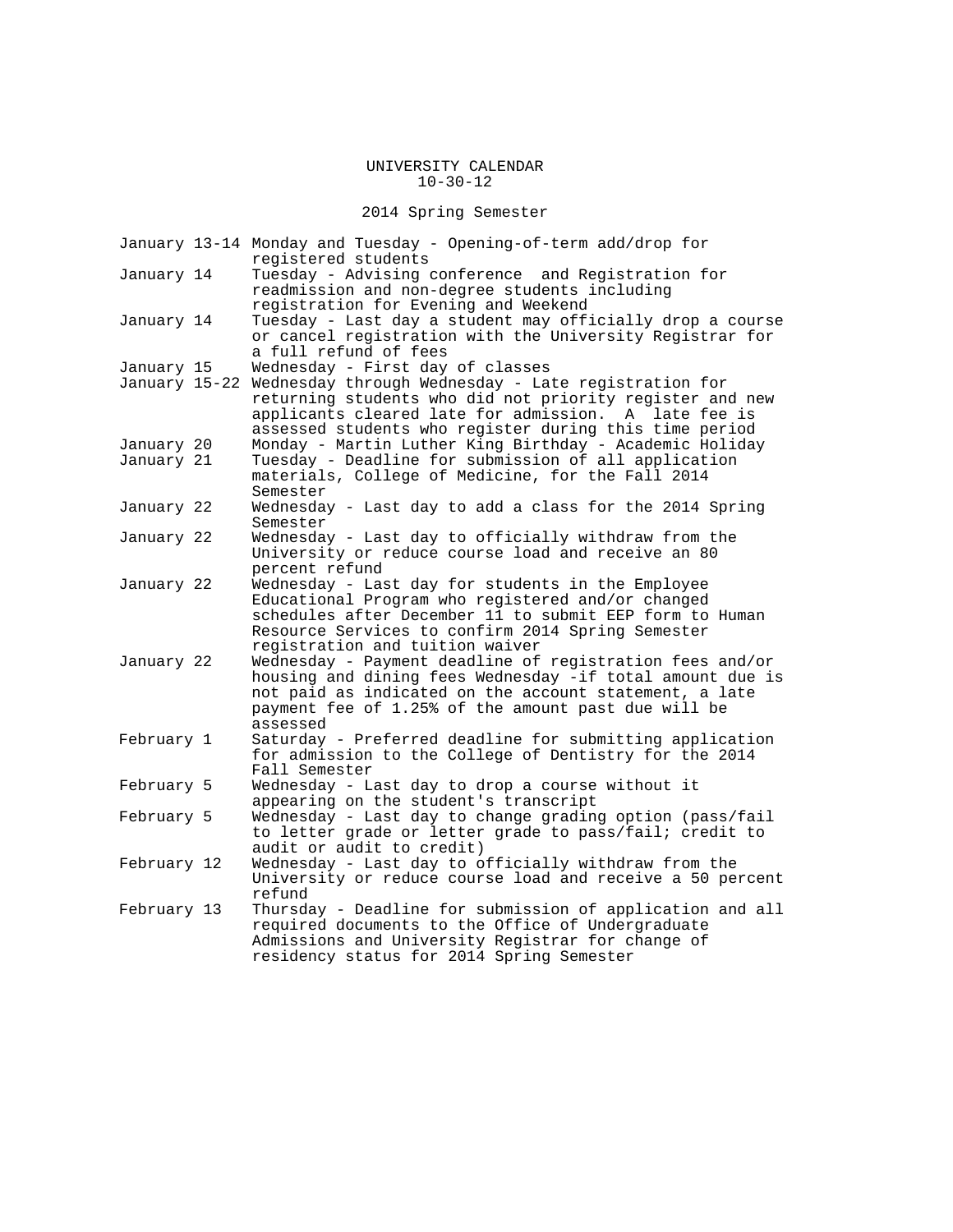2014 Spring Semester

| February 20            | Thursay- Last day for doctoral candidates for a May                                                           |
|------------------------|---------------------------------------------------------------------------------------------------------------|
|                        | degree to submit a Notification of Intent to schedule a                                                       |
|                        | final examination in The Graduate School                                                                      |
| February 20            | Thursday - Last day to submit application for degree                                                          |
|                        | (graduate school) to receive a May (spring) 2014 degree                                                       |
| February 28            | Friday - Last day for filing an application for an August                                                     |
|                        | 2014 undergraduate degree online in myUK                                                                      |
| March 1                | Saturday - Last day for submission of application for                                                         |
|                        | admission to the College of Law for the 2014 Fall                                                             |
|                        | Semester                                                                                                      |
| March 3-<br>March 14   | Monday through Friday - Midterm grading window is open.                                                       |
|                        | The mid-term grading window will close at midnight on<br>March 14                                             |
| March 3-               | Monday-Wednesday - Students are prohibited from changing                                                      |
| April 23               | academic majors                                                                                               |
| March 10               | Monday - Midterm of 2014 Spring Semester                                                                      |
| March 17-22            | Monday through Saturday - Spring Vacation - Academic                                                          |
|                        | Holidays                                                                                                      |
| March 31-              | Monday through Tuesday - Priority registration for the                                                        |
| April 22               | 2014 Fall Semester and both 2014 Summer Sessions                                                              |
| April 10               | Thursday - Deadline for international applications to be                                                      |
|                        | submitted to The Graduate School for the 2014 Fall                                                            |
|                        | Semester                                                                                                      |
| April 10               | Thursday - Last day for candidates for a May degree to                                                        |
|                        | schedule a final examination in The Graduate School                                                           |
| April 11               | Friday - Last day to withdraw from the University or                                                          |
|                        | reduce course load. Students can withdraw or reduce                                                           |
|                        | course load after this date only for urgent non-academic                                                      |
|                        | reasons.                                                                                                      |
| April 11               | Friday - Deadline for applying for admission to the<br>Graduate School for the 2014 four-week Summer Session. |
| April 24               | Thursday - Last day for candidates for a May graduate                                                         |
|                        | degree to sit for a final examination                                                                         |
| April 28-              | Monday through Monday - Final grading window is open. The                                                     |
| May 12                 | final deadline for submission of grades online in the                                                         |
|                        | grading portal is midnight, May 12                                                                            |
| April 29-              | Tuesday through Monday - Four-Week Intersession                                                               |
| May 5                  | registration and add/drop continue for students                                                               |
|                        | enrolled in the 2014 Spring Semester                                                                          |
| April 29-              | Tuesday through Wednesday - Eight-Week Summer Session                                                         |
| June 4                 | registration and add/drop continues for students enrolled                                                     |
|                        | in the 2014 Spring Semester                                                                                   |
| May 2                  | Friday - Last day of classes                                                                                  |
| May 5-9                | Monday through Friday - Final Examinations                                                                    |
| May $6-$               | Tuesday through Saturday - Add/Drop for priority                                                              |
| June 21                | registered students for the 2014 Fall Semester                                                                |
| May 9                  | Friday - Last day for candidates for a May degree to                                                          |
|                        | submit a thesis/dissertation to The Graduate School                                                           |
| May 9                  | Friday - End of 2014 Spring Semester                                                                          |
| May 10                 | Saturday - Commencement                                                                                       |
| May $12-$<br>August 23 | Monday-Saturday - College of Pharmacy 15-Week Summer Term                                                     |
|                        |                                                                                                               |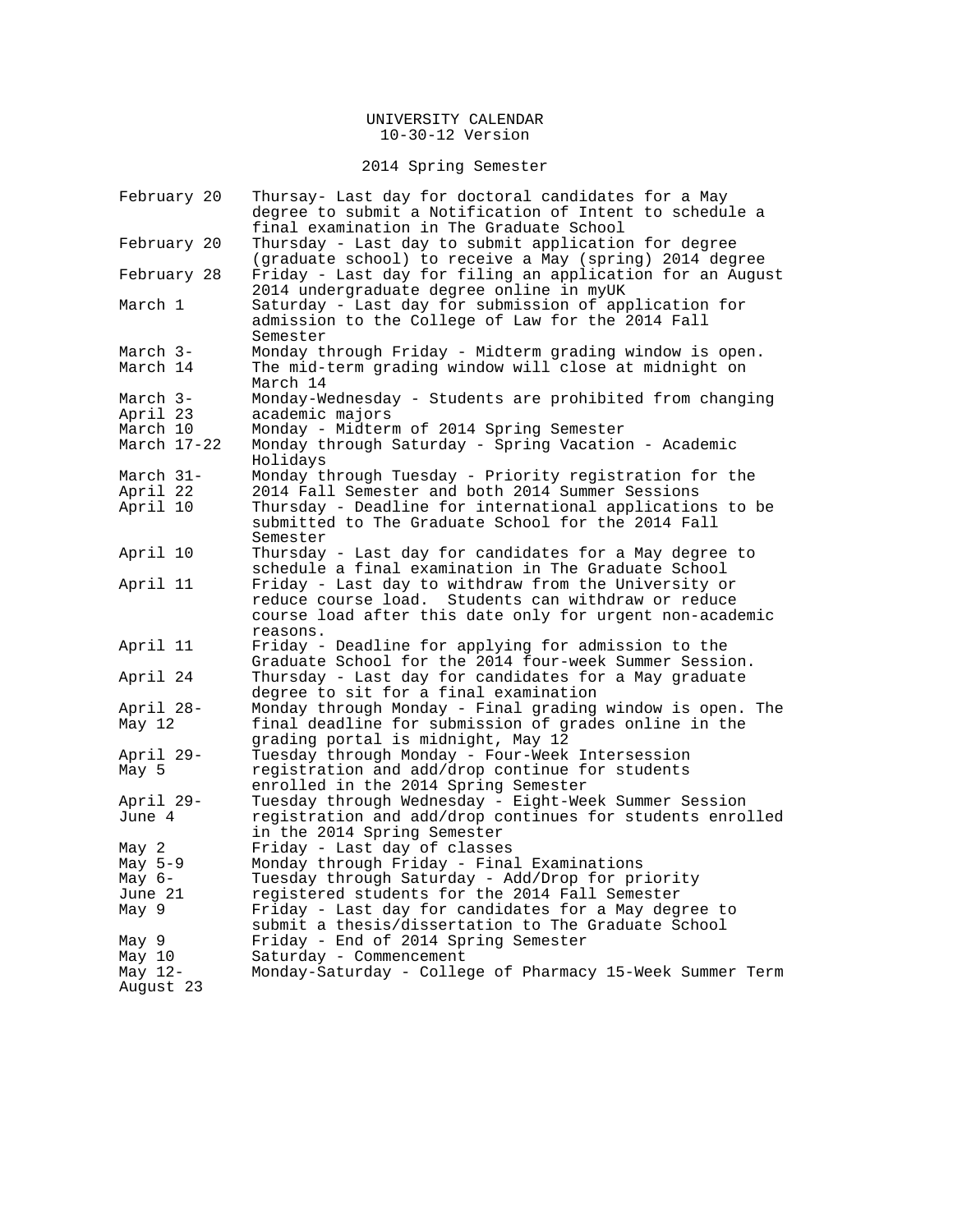|          | Mon. | Tues.                    | Wed. | Thurs. | Fri. | Sat.                     | Teaching |                |
|----------|------|--------------------------|------|--------|------|--------------------------|----------|----------------|
| Days     |      |                          |      |        |      |                          |          |                |
| January  |      | 2                        | 3    |        |      | 2                        | January  | 14             |
| February | 4    | 4                        | 4    | 4      | 4    | 4                        | February | 24             |
| March    | 4    | 3                        | 3    | 3      | 3    | 4                        | March    | 20             |
| April    | 4    | 5                        | 5    | 4      | 4    | 4                        | April    | 26             |
| May      | -    | $\overline{\phantom{a}}$ | -    |        |      | $\overline{\phantom{0}}$ | May      | $\overline{2}$ |
| Totals   | 13   | 14                       | 15   | 15     | 15   | 14                       |          | 86             |

# SUMMARY OF TEACHING DAYS, SPRING SEMESTER 2014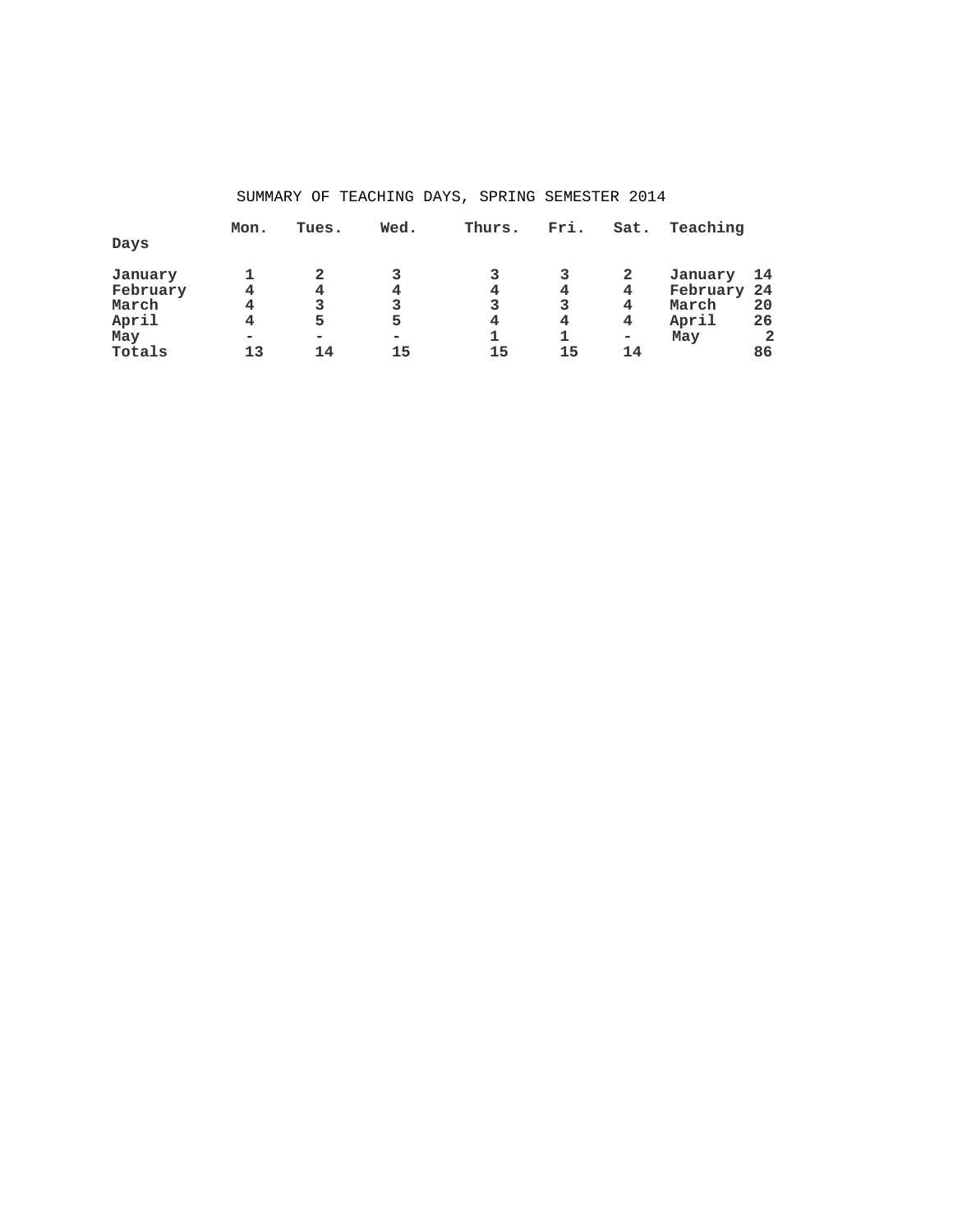2014 Four-Week – First Summer Session

| Feb. 21-<br>June 20 | Friday-Friday-Approved time period to apply online<br>in myUK for an August 2014 degree from the Graduate<br>School                                                                                   |
|---------------------|-------------------------------------------------------------------------------------------------------------------------------------------------------------------------------------------------------|
| February 28         | Friday - Last day for filing an application for an August<br>2014 undergraduate degree online in myUK                                                                                                 |
| March 15            | Saturday - Priority filing deadline for financial aid<br>for the first summer session and/or the second summer<br>session                                                                             |
| April 11            | Friday - Deadline for applying for admission to the<br>Graduate School for the 2014 Four-Week Summer<br>Intersession.                                                                                 |
| April 15            | Tuesday - Final deadline for submission of application<br>and all required documents to the Office of Admissions<br>for undergraduate admission for the 2014 first summer<br>session                  |
| April 29-           | Tuesday through Monday - First summer session                                                                                                                                                         |
| May 5               | registration and add/drop continue for students enrolled<br>in the 2014 Spring Semester                                                                                                               |
| May 12              | Monday - Beginning of College of Pharmacy 15-Week Summer<br>Term                                                                                                                                      |
| May 12              | Monday - Advising Conference and Registration for new and<br>readmitted students                                                                                                                      |
| May 12              | Monday - Deadline for applying for admission to the<br>Graduate School for the 2014 Eight-Week Summer Session.                                                                                        |
| May $13$            | Tuesday - Last day a student may officially drop a course<br>or cancel registration with the University Registrar for<br>a full refund of fees                                                        |
| May <sub>13</sub>   | Tuesday - First day of classes                                                                                                                                                                        |
| May 13-14           | Tuesday through Wednesday - Late registration for<br>returning students not already registered and new<br>applicants cleared late for admission. A late fee is<br>assessed students who register late |
| May 14              | Wednesday - Last day to add a class for the 2014 First<br>summer session                                                                                                                              |
| May 14              | Wednesday - Last day to officially withdraw from the<br>University or reduce course load and receive an 80<br>percent refund                                                                          |
| May 14              | Wednesday - Last day for students in the Employee<br>Educational Program to submit EEP form to Human Resource<br>Services for tuition waiver for the 2014 First summer<br>session                     |
| May 19              | Monday - Last day to drop a course without it appearing<br>on the student's transcript                                                                                                                |
| May 19              | Monday - Last day to change grading option (pass/fail to<br>letter grade or letter grade to pass/fail; credit to<br>audit or audit to credit                                                          |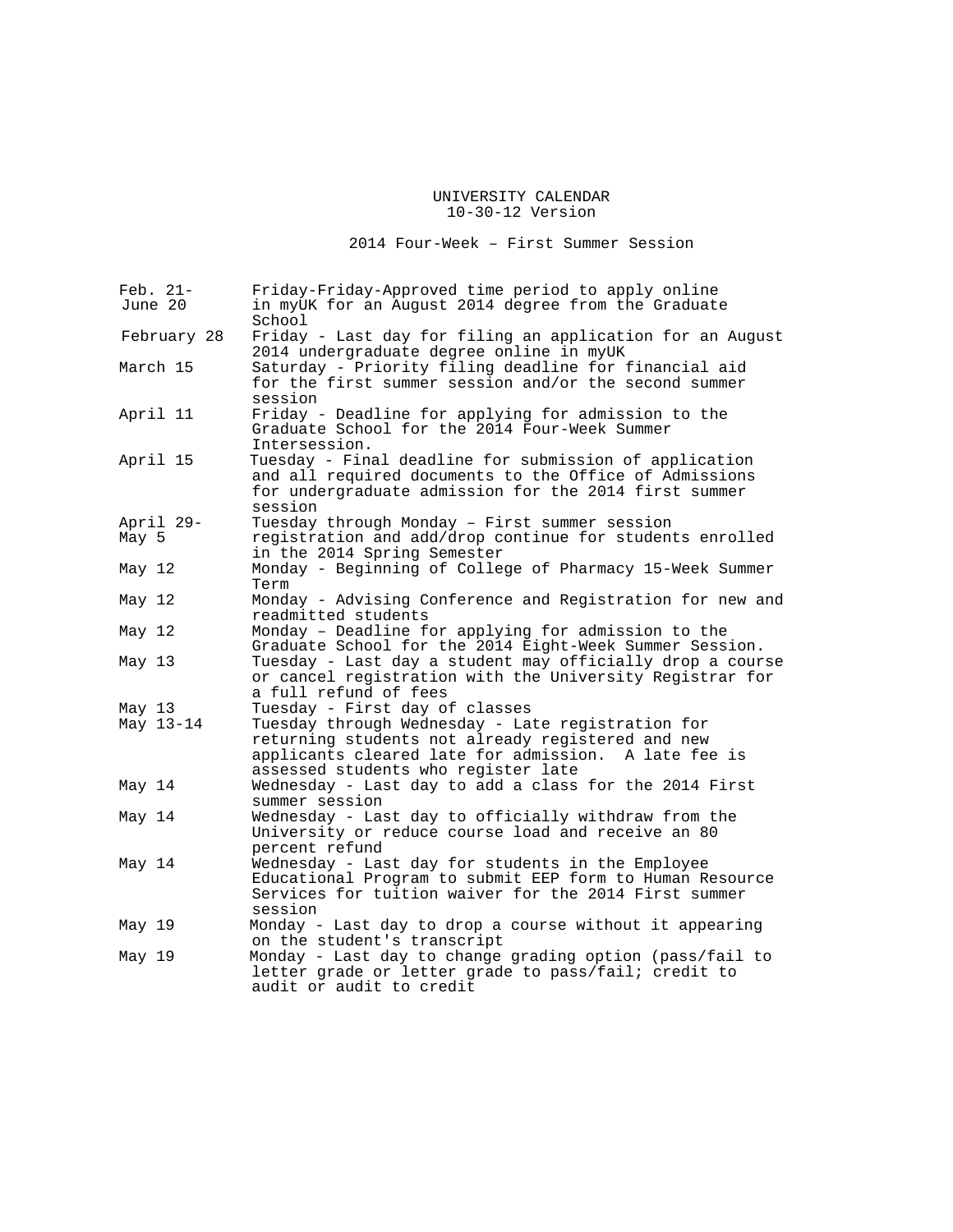2014 Four-Week - First Summer Session

| May 20               | Tuesday - Last day to officially withdraw from the<br>University or reduce course load and receive a 50 percent<br>refund                                                                                                                       |
|----------------------|-------------------------------------------------------------------------------------------------------------------------------------------------------------------------------------------------------------------------------------------------|
| May $21-$<br>June 11 | Wednesday through Wednesday - Second summer session<br>registration and add/drop for students who entered the<br>University in the 2014 first summer session                                                                                    |
| May $22$             | Thursday - Payment deadline of registration fees and/or<br>housing and dininig fees-if total amount due is not paid<br>as indicated on the account statement, a late payment fee<br>of 1.25% of the amount past due will be assessed            |
| May <sub>26</sub>    | Monday - Memorial Day - Academic Holiday                                                                                                                                                                                                        |
| May 27               | Tuesday - Midterm of 2014 Four-Week Intersession                                                                                                                                                                                                |
| May 28               | Wednesday - Last day to withdraw from the University or<br>reduce course load. Students can withdraw or reduce<br>course load after this date only for "urgent non-academic<br>reasons."                                                        |
| June $2-$<br>June 13 | Monday through Friday - Final grading window is open. The<br>final deadline for submission of grades online in the<br>Grading portal is midnight, June 13                                                                                       |
| June 4               | Wednesday - Last day for doctoral candidates for an<br>August degree to submit a Notification of Intent to<br>schedule a final examination in The Graduate School                                                                               |
| June 10              | Tuesday - Final Examinations                                                                                                                                                                                                                    |
| June 10              | Tuesday - End of 2014 Four-Week Intersession                                                                                                                                                                                                    |
| June 11              | Wednesday - Deadline for submission of application and<br>all required documents to the Office of Undergraduate<br>Admission and University Registrar for change of<br>residency status for the Four-Week and the<br>Eight-Week Summer Sessions |
|                      | $0.014$ more remove                                                                                                                                                                                                                             |

SUMMARY OF TEACHING DAYS, 2014 FOUR-WEEK INTERSESSION

|        | Mon. | Tues.         |                         |               |     |   | Wed. Thurs. Fri. Sat. Teaching Days |  |  |
|--------|------|---------------|-------------------------|---------------|-----|---|-------------------------------------|--|--|
| Mav    |      | $\mathcal{R}$ | $\overline{\mathbf{3}}$ | $\mathcal{R}$ | - 3 | ≺ | May 16                              |  |  |
| June   |      |               |                         |               |     |   | June 8                              |  |  |
| Totals |      |               |                         |               |     |   | 24                                  |  |  |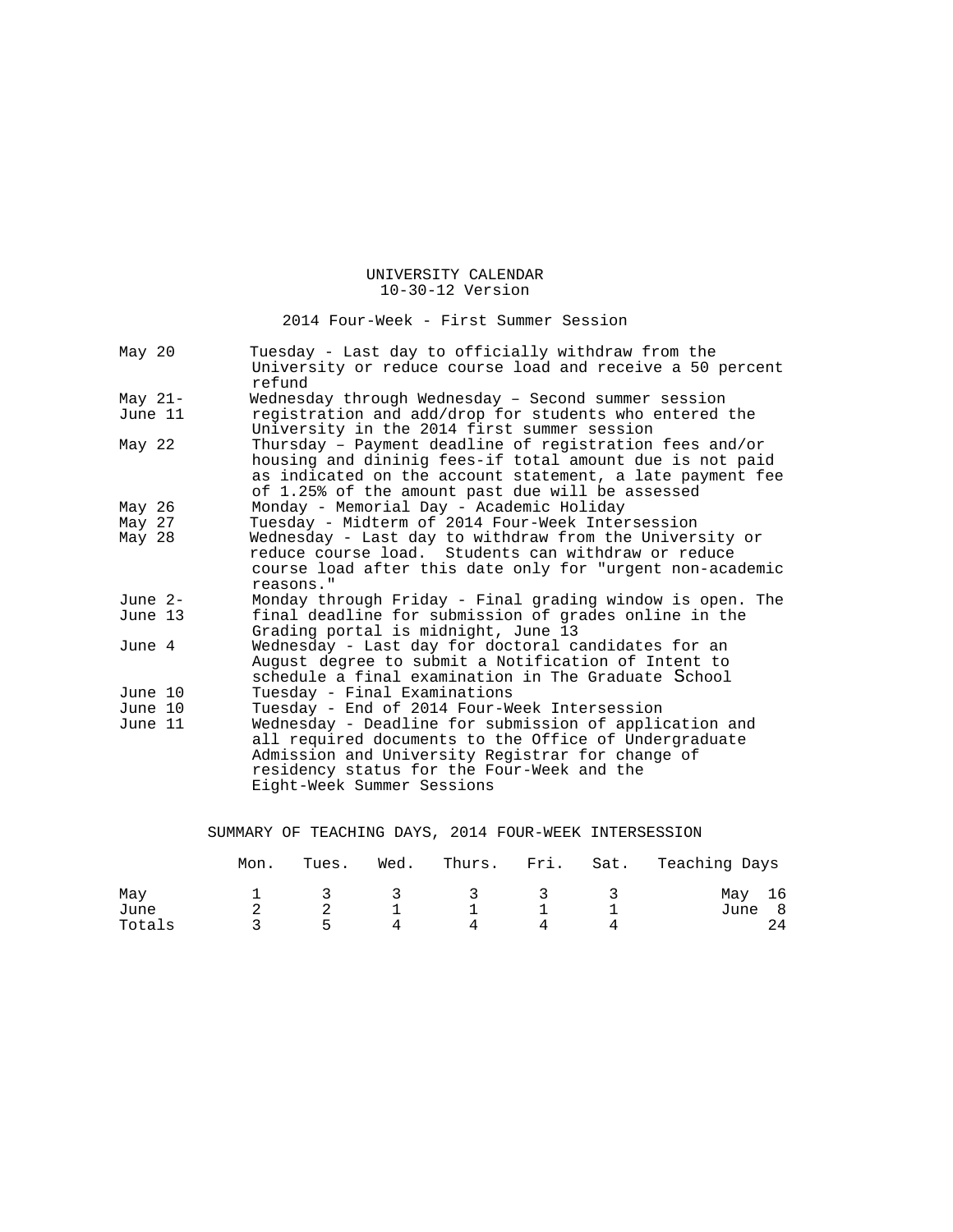2014 Eight-Week – Second Summer Session

|            | February 28 | Friday - Last day for filing an application for an August<br>2014 undergraduate degree online in myUK                                                                                                                     |
|------------|-------------|---------------------------------------------------------------------------------------------------------------------------------------------------------------------------------------------------------------------------|
| March 15   |             | Saturday - Priority filing deadline for financial aid for<br>the 4 week and/or the 8 week summer term(s)                                                                                                                  |
| April 29-  |             | Tuesday through Wednesday - Eight-Week Summer Session                                                                                                                                                                     |
| June 4     |             | registration and add/drop continue for students enrolled<br>in the 2014 Spring Semester                                                                                                                                   |
| May 12     |             | Monday - Deadline for applying for admission to the Graduate<br>School for the 2014 Eight-Week Summer Session.                                                                                                            |
| May 15     |             | Thursday - Final deadline for submission of application<br>and all required documents to the Office of Admissions<br>for undergraduate admission for the 2014 Eight-Week<br>Summer Session.                               |
| May $21-$  |             | Wednesday through Wednesday - Eight-Week registration and                                                                                                                                                                 |
| June 11    |             | add/drop for students who entered the University in the<br>2014 Four-Week Intersession                                                                                                                                    |
| June 10-11 |             | Tuesday and Wednesday - Registration for new graduate<br>students                                                                                                                                                         |
| June 11    |             | Wednesday - Advising Conference and Registration for new<br>and readmitted students including registration for<br>Evening and Weekend                                                                                     |
| June 11    |             | Wednesday - Deadline for submission of application and all<br>required documents to the Office of Undergraduate Admission<br>and University Registrar for change of residency status for<br>the Eight-Week Summer Session |
| June 12    |             | Thursday - Last day a student may officially drop a<br>course or cancel registration with the University<br>Registrar for a full refund of fees                                                                           |
| June 12    |             | Thursday - First day of classes                                                                                                                                                                                           |
| June 12-13 |             | Thursday through Friday - Late registration for returning<br>students not already registered and new applicants<br>cleared late for admission. A late fee is assessed<br>students who register late                       |
| June 13    |             | Friday - Last day to enter an organized class for the<br>2014 Eight-Week Summer Session                                                                                                                                   |
| June 13    |             | Friday - Last day to officially withdraw from the<br>University or reduce course load and receive an 80<br>percent refund                                                                                                 |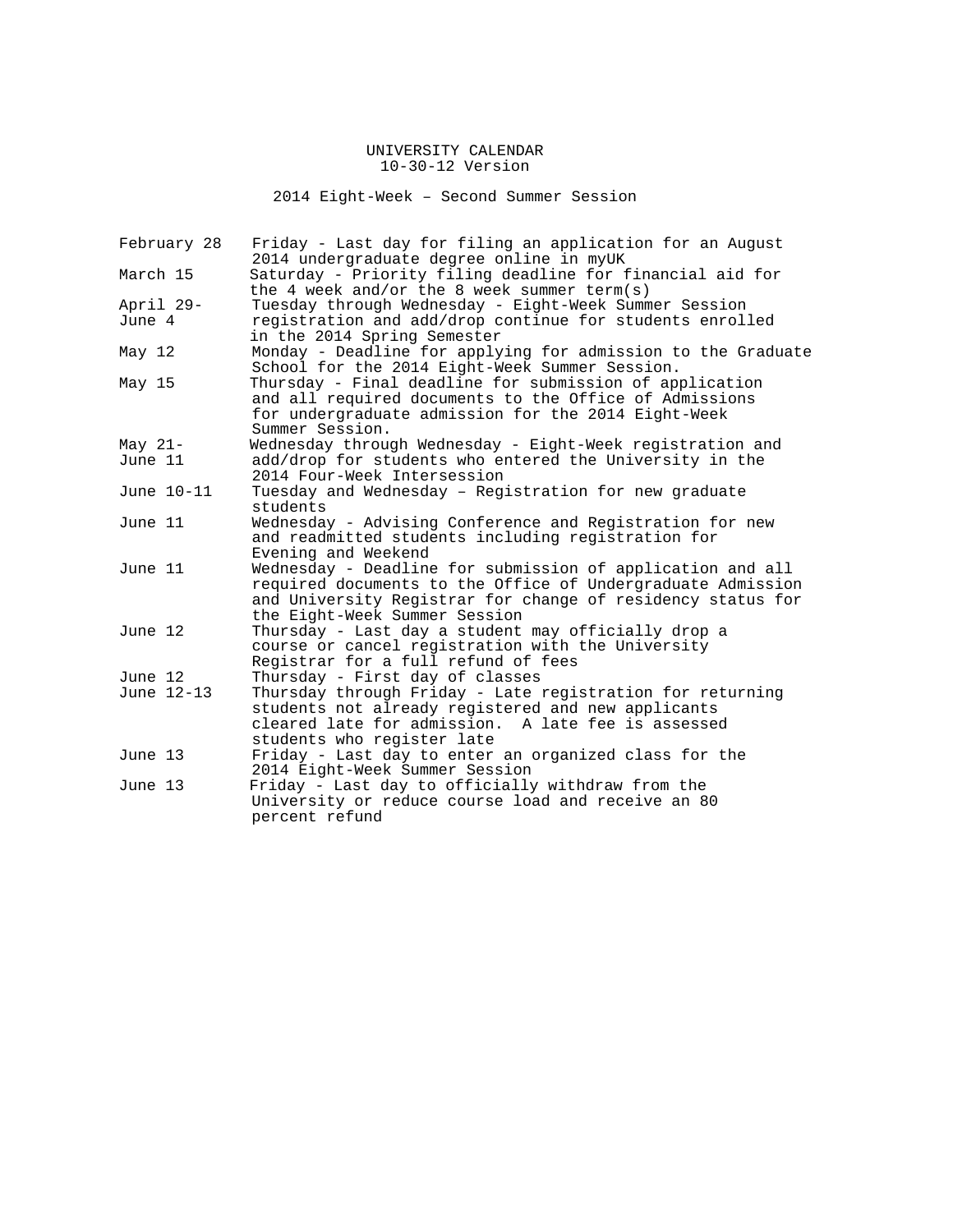2014 Eight-Week - Second Summer Session

| June 13    | Friday - Last day for students in the Employee<br>Educational Program to submit EEP form to Human Resource<br>Services for tuition waiver for the 2014 Eight-Week<br>Summer Session                                                 |
|------------|-------------------------------------------------------------------------------------------------------------------------------------------------------------------------------------------------------------------------------------|
| June 15    | Sunday - Deadline for international applications to be<br>submitted to The Graduate School for the 2014 Spring<br>Semester                                                                                                          |
| June 20    | Friday - Last day for doctoral candidates for an August<br>degree to submit a Notification of Intent to schedule a<br>final examination in The Graduate School                                                                      |
| June 20    | Friday - Last day for notification and last day to apply<br>for Aug. 2014 degree in Graduate School                                                                                                                                 |
| 22<br>June | Sunday - Payment deadline of registration fees and/or<br>housing and dining fees - if total amount due is not paid<br>as indicated on the account statement, a late payment fee<br>of 1.25% of the amount past due will be assessed |
| June 23    | Monday - Last day to drop a course without it appearing<br>on the student's transcript                                                                                                                                              |
| June 23    | Monday - Last day to change grading option (pass/fail to<br>letter grade or letter grade to pass/fail; credit to<br>audit or audit to credit)                                                                                       |
| June 23-   | Monday-Friday - Summer Advising Conferences for new                                                                                                                                                                                 |
| August 1   | freshmen, Community College transfers, advanced standing                                                                                                                                                                            |
|            | (transfer) students, auditors, non-degree and readmitted<br>students enrolling for the 2014 Fall Semester                                                                                                                           |
| June 26    | Thursday - Last day to officially withdraw from the<br>University or reduce course load and receive a 50 percent<br>refund                                                                                                          |
| June 30    | Monday-Last day for filing an application for a December<br>2014 undergraduate degree online in myUK                                                                                                                                |
| July 4     | Friday - Independence Day - Academic Holiday                                                                                                                                                                                        |
| July 10    | Thursday - Midterm of 2014 Eight-Week Summer Session                                                                                                                                                                                |
| July 16    | Wednesday - Last day to withdraw from the University or<br>Students can withdraw or reduce<br>reduce course load.<br>course load after this date only for "urgent non-academic<br>reasons."                                         |
| July 16    | Wednesday - Last day for candidates for an August degree<br>to schedule a final examination in The Graduate School                                                                                                                  |
| July 25    | Friday - Deadline for applying for admission to the<br>Graduate School for the 2014 Fall Semester.                                                                                                                                  |
| July 28-   | Monday through Monday -- Final grading window is open.                                                                                                                                                                              |
| August 11  | The final deadline for submission of grades online in the<br>Grading portal is midnight, August 11                                                                                                                                  |
| July 30    | Wednesday - Last day for candidates for an August<br>graduate degree to sit for a final examination                                                                                                                                 |
| August 6   | Wednesday - Last day for students in the Employee<br>Educational Program who registered through August 6 to<br>submit EEP form to Human Resource Services to confirm<br>2014 Fall Semester registration and tuition waiver          |
| August 7   | Thursday - End of 2014 Eight-Week Summer Session                                                                                                                                                                                    |
| August 7   | Thursday - Last day for candidates for an August degree<br>to submit a thesis/dissertation to The Graduate School                                                                                                                   |
| August 7   | Thursday - Final Examinations                                                                                                                                                                                                       |
| August 23  | Saturday - End of College of Pharmacy 15-Week Summer Term                                                                                                                                                                           |